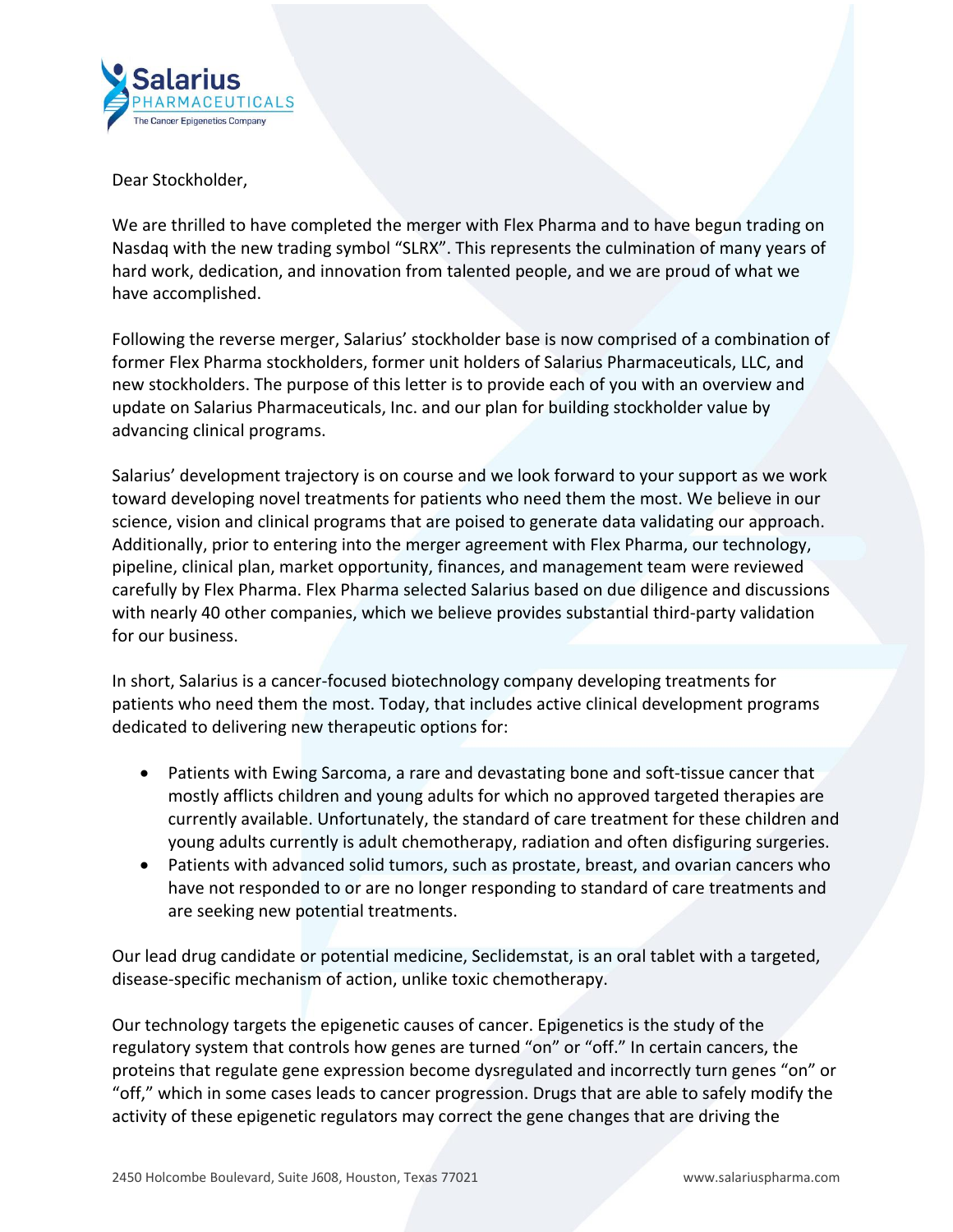

disease. The field of epigenetics is maturing, and with a differentiated drug candidate in two clinical studies, Salarius has the potential to become a leader in this exciting area of cancer research.

The Food and Drug Administration (FDA) has already granted our lead drug candidate, Seclidemstat, both Orphan Drug and Rare Pediatric Disease designations, conferring certain regulatory benefits and commercial advantages upon a potential FDA approval. If proven efficacious with a benefit-risk profile that the FDA judges to be positive and supportive of approval, Seclidemstat could qualify to receive a pediatric priority review voucher (PRV), which the FDA awards to companies developing a drug or biologic that targets a rare pediatric disease. If received, this voucher adds significant value to our Seclidemstat program. PRVs can be sold to other qualifying companies and based on 2017-2018 selling prices, a PRV has a value ranging between \$80 million and \$150 million.

Our Ewing Sarcoma program is progressing in a Phase 1 clinical trial that is currently in the dose escalation phase, and we expect to establish the maximum tolerable dose (MTD) in early-2020. We then expect to commence dose expansion with the potential for reporting early cohort data later in 2020.

We are also developing Seclidemstat for adults with advanced solid tumor cancers. We recently began enrolling a Phase 1 dose escalation/dose expansion study in advanced solid tumors, including but not limited to, breast, ovarian and prostate cancer patients. Early cohort data readouts are also expected in 2020.

Importantly, in 2016, Salarius was granted a \$18.7 million Product Development Award from the Cancer Prevention and Research Institute of Texas (CPRIT), of which approximately \$11.8 million remains available to Salarius. This funding, which does not dilute investor equity holdings, has enabled us to move our programs forward. In addition, the National Pediatric Cancer Foundation (NPCF) provides financial support funding our Ewing sarcoma clinical trial. This NPCF funding also does not dilute investor equity holdings.

We are committed to advancing Seclidemstat toward potential FDA and global approval. Our team of scientists, clinicians, and other professionals, as well as our Board of Directors and Scientific Advisors are dedicated to this effort and to the opportunity to improve patients' lives. In addition, Salarius' executive officers and Board members, and certain executive officers, directors and stockholders of Flex Pharma (prior to the merger), agreed to a 90-day restriction on sales by them of the company's shares. We see great potential for Seclidemstat, for our clinical pipeline, and for our ability meet the unmet medical needs of patients.

In terms of upcoming financial disclosures, we plan to file a Form 8-K/A within the next few months that will contain certain interim and pro forma financial information relating to the merger of the two companies. Going forward, we will report our quarterly and year-end